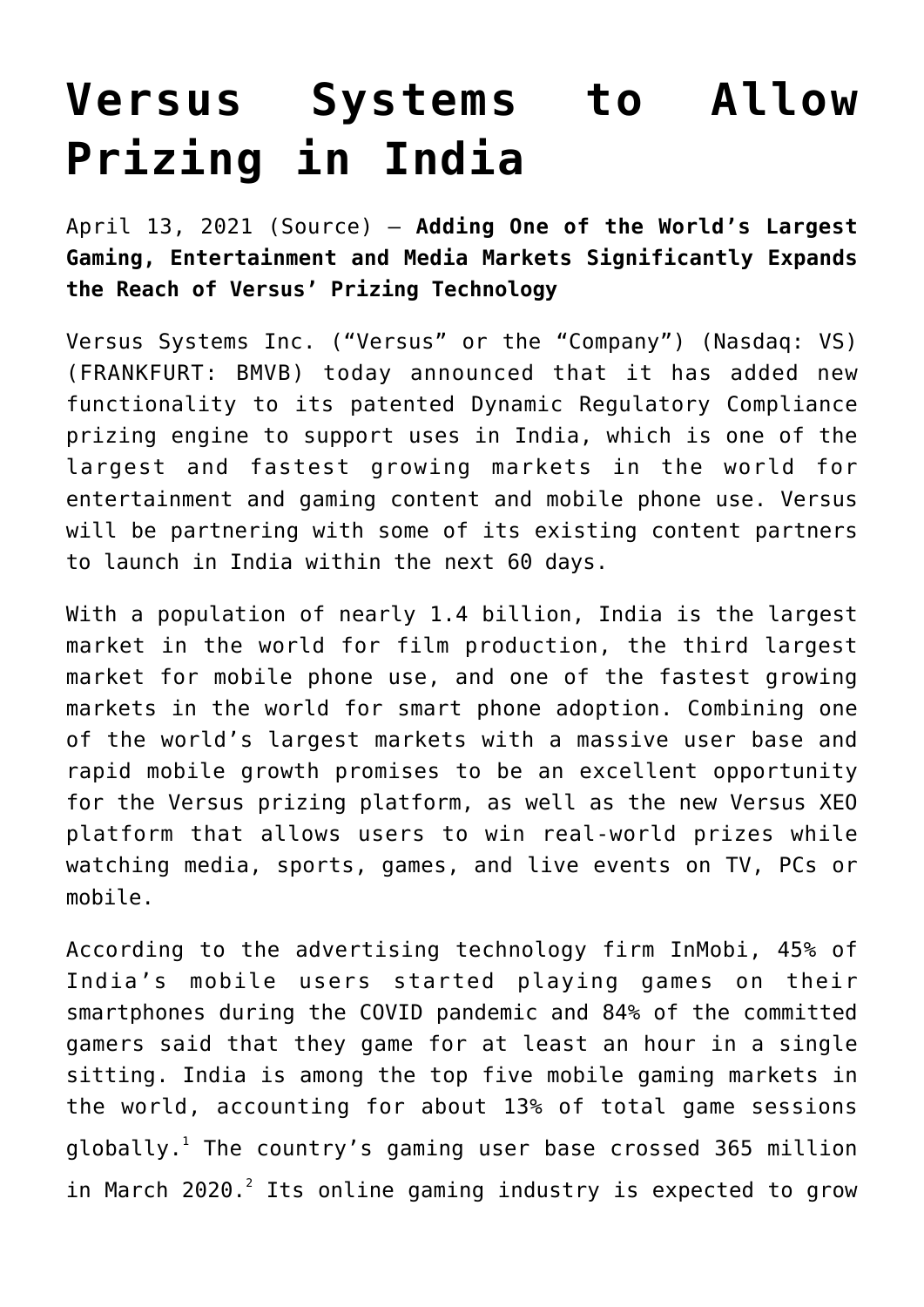at a CAGR of 40% to \$2.8 billion by 2022, up from \$1.1 billion in 2019, as stated in a Deloitte India report published earlier this year. $3$ 

In addition to filmed entertainment and interactive gaming, India's sports market is also large and growing. Cricket is the most popular televised sport in India<sup>4</sup>; in 2020, the Indian Premier League was watched by 405 million viewers for a total of 400 billion viewing minutes, a 23% increase over 2019, according to BARC India.<sup>5</sup>

By expanding into India, Versus will leverage its gaming and second-screen expertise to provide unique prizing solutions for brands and content partners looking to engage with this audience across multiple screens and live events.

"India is one of the most attractive markets in the world for so many reasons," said Matthew Pierce, Versus' CEO. "Its enormous and relatively young population, highly developed sports and entertainment markets and rapid adoption of smartphones make it an ideal market for content creators and brands that want to add prizing and interactive engagement for their audiences."

## **About Versus Systems**

Versus Systems Inc. has developed a proprietary in-game prizing and promotions engine that allows publishers, developers, and creators of games, apps, and other interactive media content to offer real world prizes inside their content. Players, viewers and users can choose from among the offered prizes and then complete in-game or in-app challenges to win the prizes. The Versus platform can be integrated into mobile, console, and PC games, as well as streaming media and mobile apps. For more information, please visit **[www.versussystems.com](https://www.globenewswire.com/Tracker?data=aEOeLIp8Y6Y9e_8OrugrKJChyyBgAVMrKNJsM4G35uudSgqgYUkS4-RWBqnhaeYHzUH79ZD27cSZSmyTO7dh2GXzhXVmkVJfxr_A1ECOpAE=)** or visit the official Versus Systems **[YouTube channel](https://www.globenewswire.com/Tracker?data=ZnnGlMichuhe62qjfO5LnVti3cYCeSAKpSES1FZ37pP8lpfaamj5iLjCEJ217bHcIbxHzM7CA7ayKT8fi3uEmyvf2IQiq844B0I1GM3_PJouvtqVzUdhE25gXhVc6qf_)**.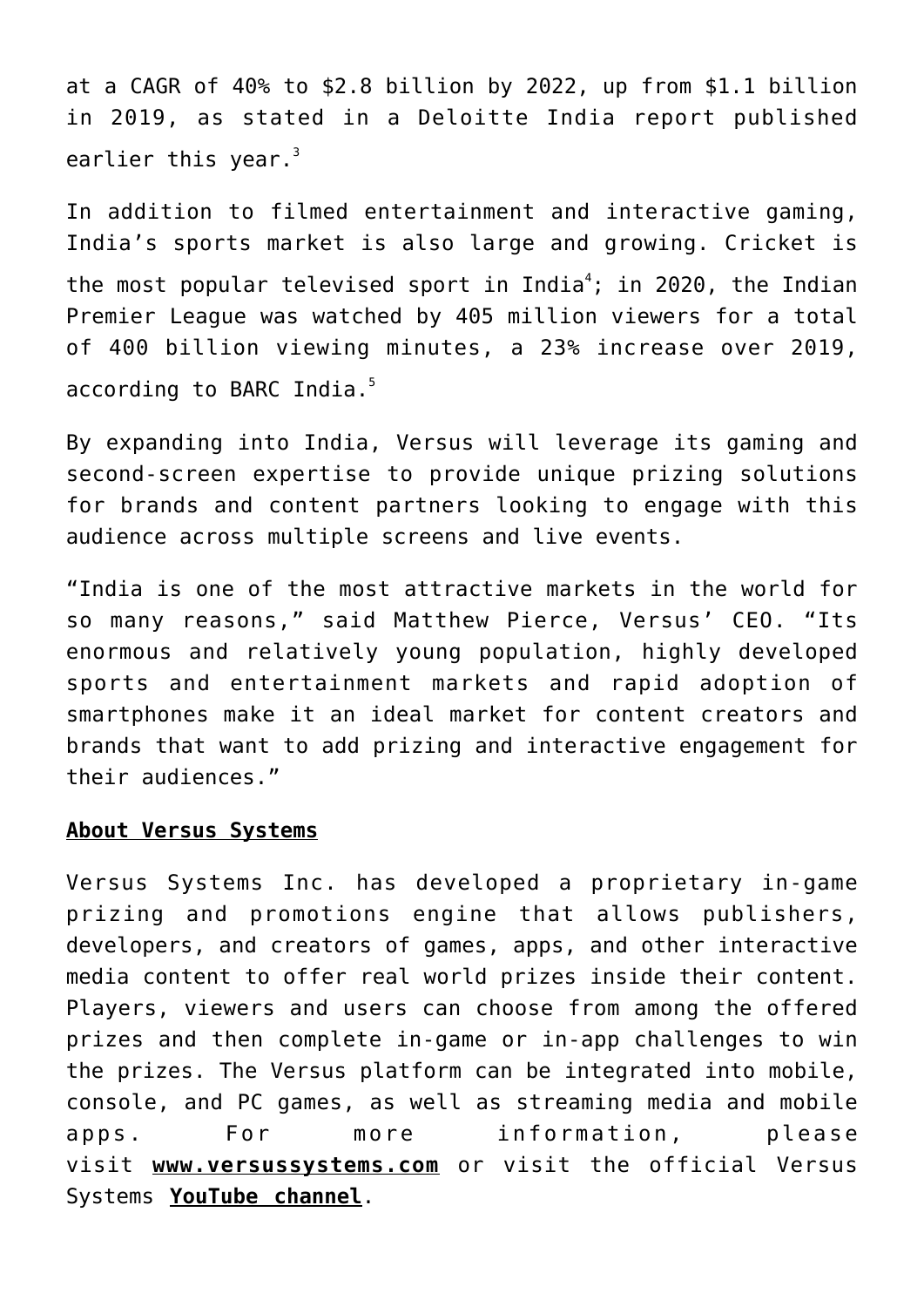**Investor contact:** Sean McGowan, Cody Slach Gateway Investor Relations 949-574-3860 **[VS@gatewayir.com](https://www.globenewswire.com/Tracker?data=AgPgC7xUkHRD5HIJCMiU3pBKm_DVk1rVuQuQzdAX0wUeRovM5u5A3hJ0RSU19m3B0wvfvHOiqENKgszJSYSYug==)** or **[press@versussystems.com](https://www.globenewswire.com/Tracker?data=ivhZnODrRdk_XwDgU1W5JsfNyyGVbvDMIpqBSEW3JHtYc6YzCRFKyB99HWx8tu2tLx1hAFpNSCwThjCYvRBsl-22hGallbrjMAEKfllBaLA=)**

## *Disclaimer for Forward-Looking Information*

*This news release contains certain forward-looking information and forward-looking statements within the meaning of the applicable Canadian securities legislation. All statements, other than statements of historical fact, are forward looking statements and are based on expectations, estimates and projections as at the date of this news release. Any statement that involves discussions with respect to predictions, expectations, beliefs, plans, projections, objectives, assumptions, future events or performance (often but not always using phrases such as "expects", or "does not expect", "is expected", "anticipates" or "does not anticipate", "plans", "budget", "scheduled", "forecasts", "estimates", "believes" or "intends" or variations of such words and phrases or stating that certain actions, events or results "may" or "could", "would", "might" or "will" be taken to occur or be achieved) are not statements of historical fact and may be forward looking statements. These forward-looking statements are based on reasonable assumptions and estimates of management of the Company at the time such statements were made. Actual future results may differ materially as forwardlooking statements involve known and unknown risks, uncertainties and other factors which may cause the actual results, performance or achievements of the Company to materially differ from any future results, performance or achievements expressed or implied by such forward-looking statements. Although the forward-looking statements contained in this news release are based upon what management of the*